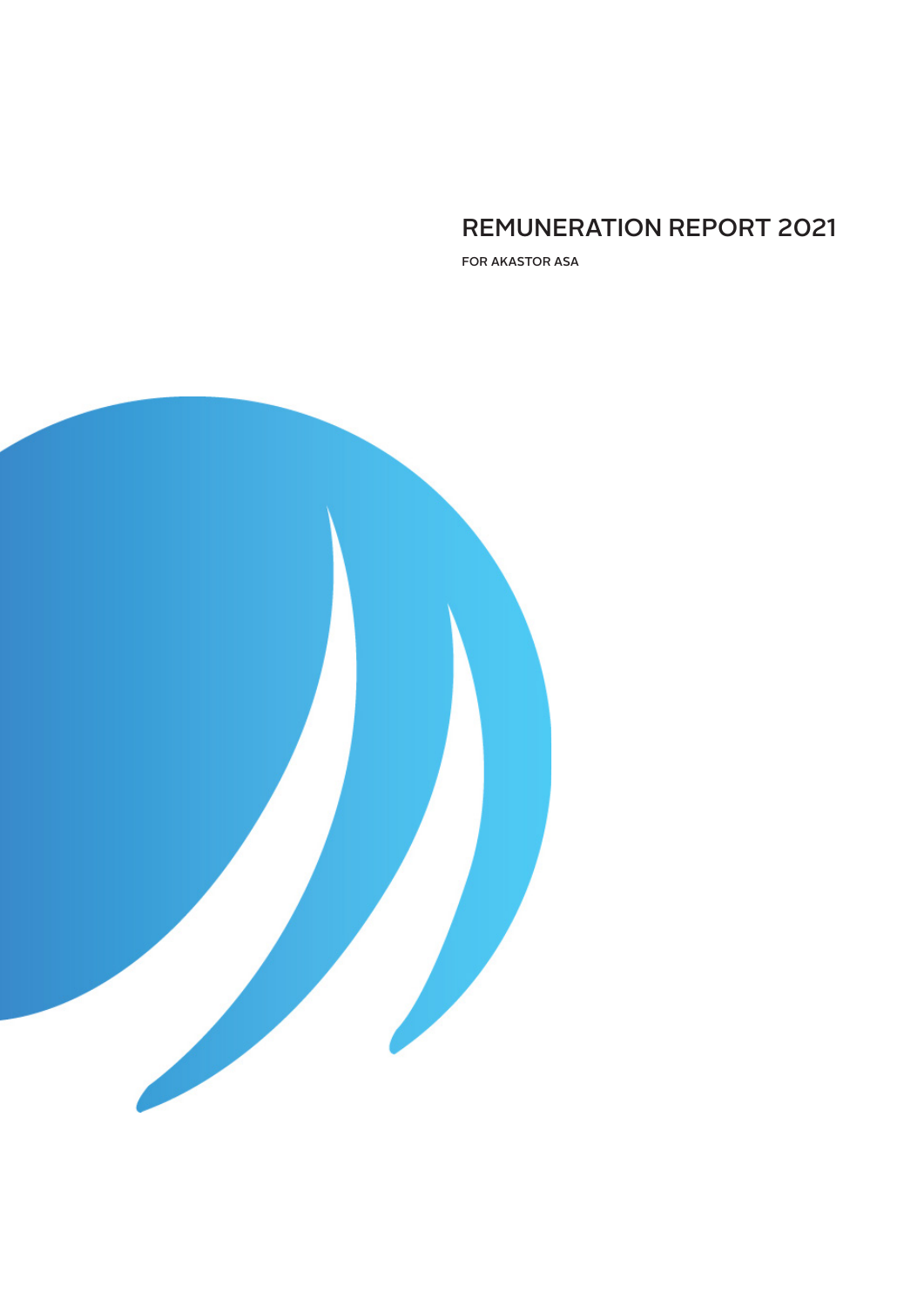

# **Contents**

| 1. Introduction, scope and purpose                                               | ີ       |
|----------------------------------------------------------------------------------|---------|
| 2. Key developments for Akastor in 2021                                          | ີ       |
| 3. Compensation to the Board of Directors and the Nomination Committee           | ີ       |
| 4. Compensation to the Executive Management                                      |         |
| 5. Comparative information on the change of remuneration and company performance |         |
| 6. Board of Directors' and executive management's shareholding                   | я       |
| 7. Independent auditor's report                                                  | $\circ$ |
|                                                                                  |         |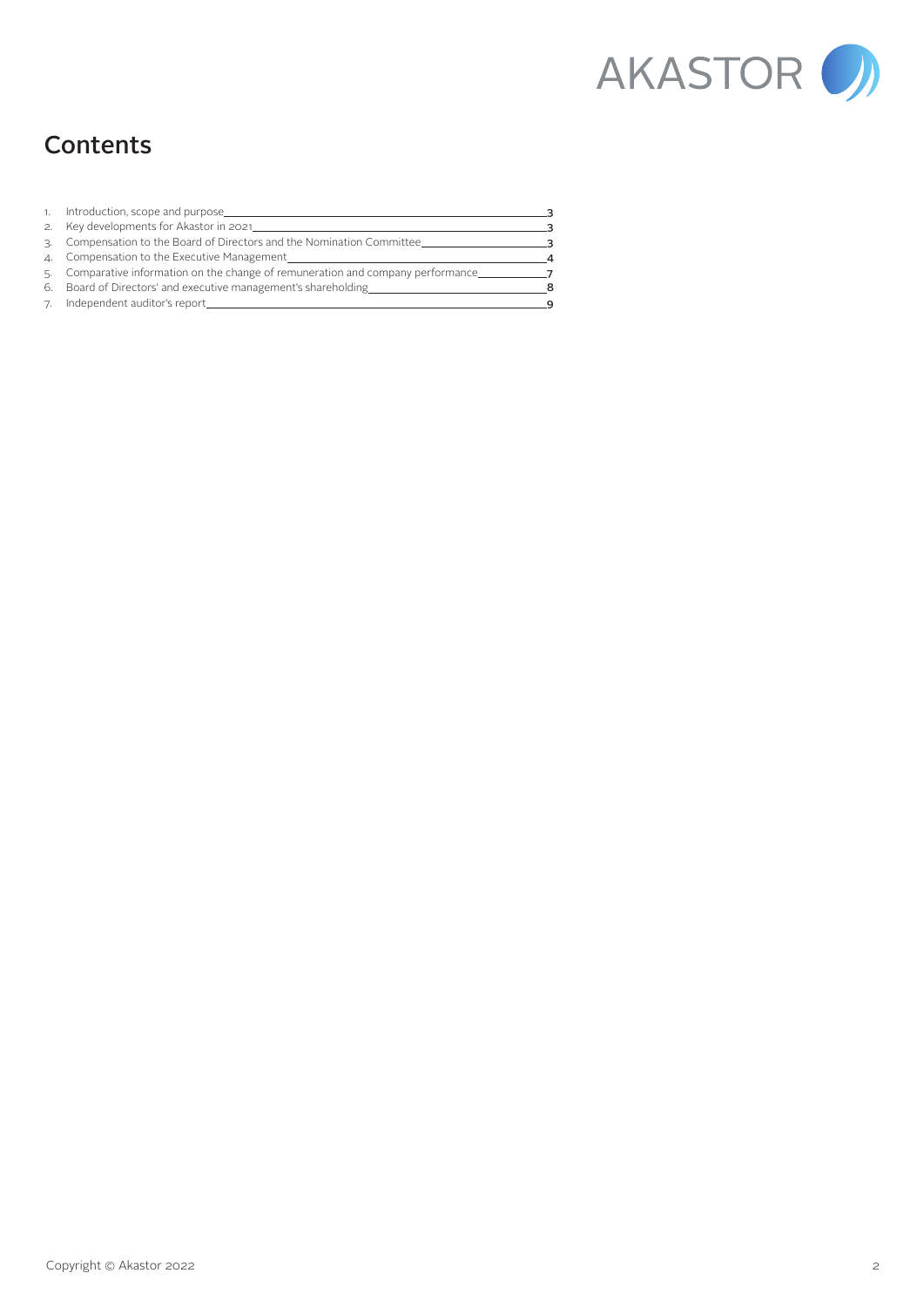

# Remuneration of the executive management and directors of Akastor ASA

Advisory vote by the general meeting on April 20, 2022

## 1. Introduction, scope and purpose

This remuneration report (the "Remuneration Report") contains details on the fixed and variable elements of the compensation to Akastor's executive management applicable for 2021. The Remuneration Report also provides an overview of how Akastor's policy on remuneration, adopted by the annual general meeting 2021, (the "Remuneration Policy") has been implemented in 2021'.

The Remuneration Policy is designed to align with Akastor's overall business strategy, long-term interests and financial sustainability, taking into consideration that the experienced corporate personnel's ability to ensure that key corporate functions are maintained and that portfolio companies and assets are duly followed-up are essential for Akastor to succeed. Akastor shall offer remuneration that encourage a strong and sustainable performance-based culture, which also supports growth in shareholder value. Furthermore, the remuneration scheme for Akastor's executive management shall provide competitive terms that help to retain key personnel and executive management and in turn mitigate the risk that core qualification and experience is lost by key people leaving the Company.

The total remuneration of the Executive Management is constructed as a combination of fixed salary and variable compensation. The fixed salary shall be competitive and ensure that Akastor can retain excellent management. The variable compensation shall be motivating for making value enhancing investment decisions and aspire to achieve exceptional results.

The Remuneration Policy is on www.akastor.com.

The Remuneration Report has been prepared by the board of directors of Akastor ASA ("Akastor" or the "Company") in accordance with the Norwegian Public Limited Liability Companies Act (the "Act") section 16-6b, the regulations on guidelines and report on remuneration for senior executives? guidelines and report on remuneration for sensing and the guidelines on the standardised presentation of the remuneration report under Directive 2007/36/EC3.

This report regards remuneration of the following executive management of 2021:

- Chief Executive Officer (CEO) position currently held by Karl Erik Kjelstad
- Chief Financial Officer (CFO) position currently held by Øyvind Paaske

(Hereinafter collectively referred to as the "Executive Management" or separately as each "Executive" or the "CEO"/"CFO".) There have been no changes to the composition of the Executive Management in 2021 compared to 2020.

In addition to remuneration to the Executive Management, section 3 of this report contains information on compensation to the board of directors and the nomination committee of Akastor  $for 20214$ 

As the Norwegian reporting legislation requires the annual report to include certain information on remuneration in the notes to the

accounts, such information is included in appendix 1 to reproduce relevant information and avoid excessive duplication in the main body of this report.

## 2. Key developments for Akastor in 2021

The development of Akastor in 2021 is relevant to the implementation of the Remuneration Policy. Key events for the financial year 2021 and Akastor's overall performance is summarized in Board of Directors' report in the Annual Report 2021. Despite 2021 being a challenging year with global markets still being strongly affected by the global Covid-19 pandemic, Akastor has to a large extent "weathered the storm" and still managed to meet some of its key operational and strategic targets. Of particular relevance for the variable remuneration, which is described in further detail under section 5.4 below, the following key events can be noted:

- All key industrial portfolio companies (MHWirth, AKOFS Off- shore and AGR) delivered positive earnings and strong order intake;
- The combination of MHWirth and Baker Hughes' SDS activity to form HMH as a 50/50 owned JV was successfully closed
- and represents a key milestone both for Akastor and MHWirth;<br>For MHWirth's operations, the HMH ownership will better enable future growth and will provide for a more robust platform to meet future market challenges and opportunities;
- For Akastor the HMH transaction substantially reduced Akastor's net debt and thus strengthened the balance sheet;
- Refinancing of Akastor's corporate facilities, a prerequisite to close the HMH transaction, was successfully completed in a fairly challenging financial market for oilfield service engage- ments.

#### 3. Compensation to the Board of Directors and the Nomination **Committee**

The general meeting determines the compensation to the board of directors based on a proposal from the Nomination Committee. At the 2022 ordinary general meeting the Nomination Committee proposes the compensation payable for the period between the 2021 ordinary general meeting and the 2022 ordinary general meeting. This is item 9 on the agenda.

The board of directors did not receive any other fees than those listed in the table below, except for employee representatives who has market-based salaries. The members of the board of directors have no agreements that entitle them to any extraordinary remuneration.

As of December 31, 2021, the members of the nomination committee were Frank O. Reite (chairperson), Ove A. Taklo, Georg F. Rabl and Ingebret G. Hisdal. Each member of the nomination committee receives an annual compensation of NOK 35 0005 .

- <sup>1)</sup> Note that the Remuneration Policy is subject to certain adjustments and that an updated policy is proposed as item 7 on the agenda for the ordinary general meeting.
- <sup>2)</sup> FOR-2020-12-11-2730 (Nw: Forskrift om retningslinjer og rapport om godtgjørelse for ledende personer). Adopted by the Ministry of Trade, Industry and Fisheries 11 *December in accordance with the Act section 6-16a (7) and section 6-16b (6).*
- *3) DG JUST/A.3. Communications from the Commission, 01.03.2019. Guidelines on the standardised presentation of the remuneration report under Directive 2007/36/EC, as amended by Directive (EU) 2017/828 as regards the encouragement of long-term shareholder engagement.*
- *4) On the assumption that the general assembly approves the proposal from the nomination committee.*
- *5) It is proposed to increase the annual compensation with 3% for 2022, amounting to NOK 36 000.*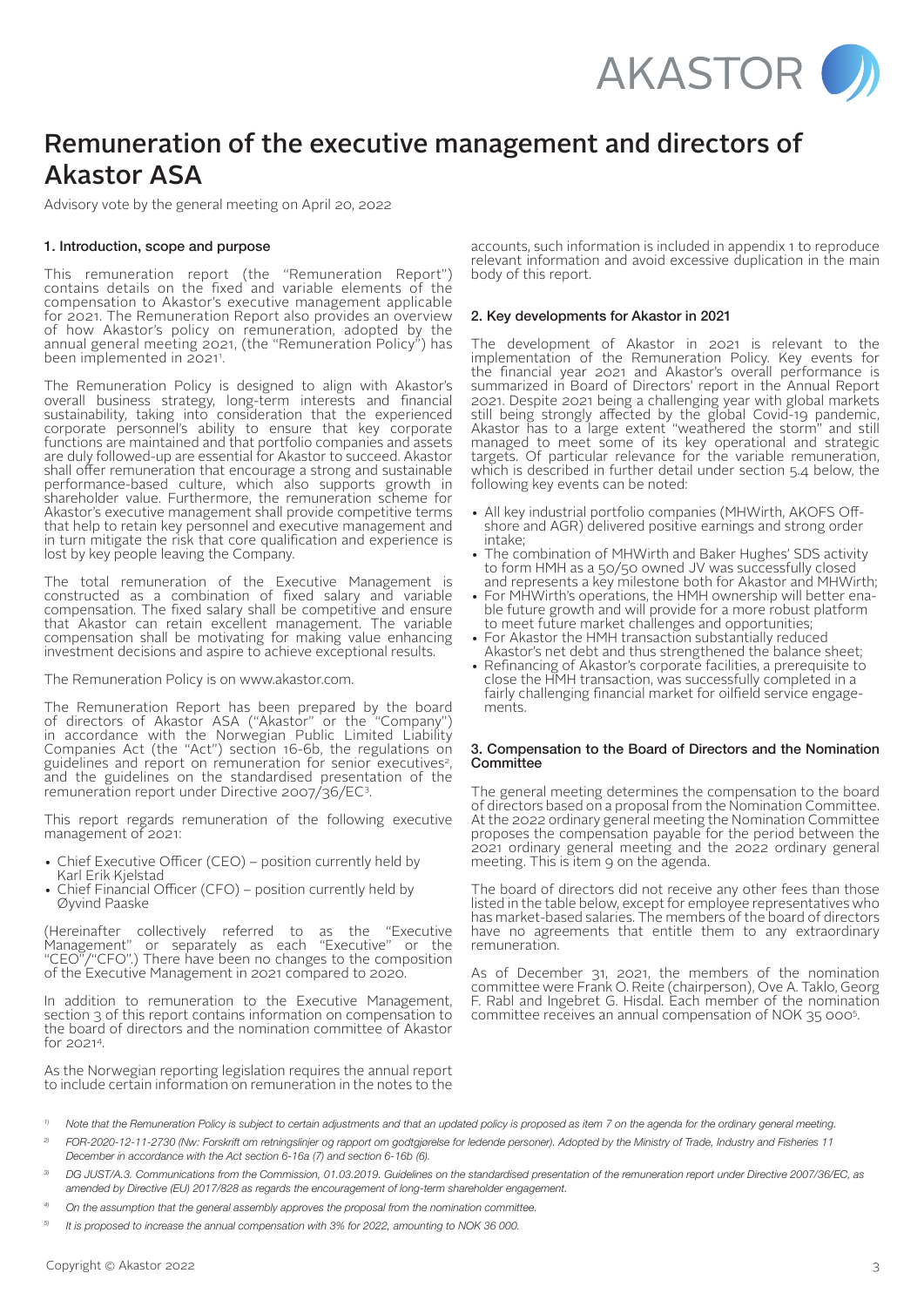|                                               | 2021            |            | 2020            |            |
|-----------------------------------------------|-----------------|------------|-----------------|------------|
| Amounts in NOK thousands                      | Audit Committee | Board fees | Audit Committee | Board fees |
|                                               |                 |            |                 |            |
| Kristian Røkke (from April 6, 2018)           |                 | 600        |                 | 600        |
| Øyvind Eriksen (until April 15, 2020)         |                 | ٠          |                 | 98         |
| Svein Oskar Stoknes (from April 15,2020)      |                 | 340        |                 | 242        |
| Lone Fønss Schrøder*                          | 205             | 453        | 205             | 453        |
| Kathryn Baker                                 | 115             | 340        | 115             | 340        |
| Sarah Ryan (until April 15, 2021)             |                 | 93         |                 | 372        |
| Luis Araujo (from April 15, 2021)             |                 | 255        |                 |            |
| Stian Sjølund (from April 6, 2017)            |                 | 170        |                 | 170        |
| Henning Jensen (from April 6, 2018)           | 115             | 170        | 115             | 170        |
| Asle Christian Halvorsen (from April 6, 2018) |                 | 170        |                 | 170        |
| Total                                         | 435             | 2 5 9 1    | 435             | 2615       |

*\* Board fees include an allowance of NOK 12 500 per meeting per physical atendance for board members residing outside the Nordic countries*

The fees in the table above represent expenses recognized in the income statement based on fees that were approved at the general meeting in April 2021.

According to Aker group policy, fees earned by a director employed in any of the Aker group companies are paid to such company, not to the director in person. Therefore, board fees for Kristian Røkke and Svein Oskar Stoknes were paid to the companies they are employed in.

The base fees for the board of directors and Audit Committee have not changed since 2016.

## 4. Compensation to the Executive Management

#### 4.1 Overview of the implementation of the Remuneration Policy  $in 2021$

The remuneration of the Executive Management in 2021 was in accordance with the Remuneration Policy. No deviations from the guidelines as such have been decided and no derogations from the procedure for implementation of the guidelines have been made. No remuneration has been reclaimed.

Notwithstanding the abovementioned, there have been made some developments during 2021 on the compensation scheme for the variable pay to the Executive Management and which have had a financial cost effect for 2021. In addition to participating in the ordinary variable pay program, each of the CEO and CFO have had separate Long-Term Incentive Program Agreements ("LTIP") in place with the Company and which have been settled in 2021, in line with their content and duration (see section 5.4.1).

To ensure retention for the CEO and CFO also going forward, it has been decided by the board of directors that the CEO and the CFO shall take part in the retention mechanism implemented for certain other executives under the ordinary corporate variable pay program and in the same manner. This retention mechanism includes a contingent bonus element (called "Company Matching") which may be payable two years after ordinary bonus has been earned, subject that the manager still is employed with the Company6. In order to have immediate retention effect for all participants, it was decided to allow for the contingent bonus to apply already for bonus paid in 2020 (for 2019) and 2021 (for 2020) which then allowed for a contingent bonus to be paid in 2022 and 2023 (assuming continued employment). Enrolling the CEO and the CFO over on this retention scheme similar as the other participants have given a financial cost effect for 2021 (shown in table 1 below), however with an expected payment to occur in the period 2022-2024.

In sum, settlement of the four-year LTIP agreements combined

with enrolling the CEO and CFO over on the same retention scheme as certain other corporate executives have given cost effects in 2021, but which will normalize in coming years when the Executive Management holds no LTIP agreements and only participates on the ordinary variable pay program, including its retention scheme with contingent bonus. Going forward, cost related to Company Matching will be equal to 50% of the annual variable pay, payable two years after variable pay is earned contingent on continued employment.

#### 4.2 Remuneration awarded or due in 2021

### *4.2.1 Elements of remuneration*

Compensation to the Executive Management is comprised of four main components: two fixed elements and two variable elements. The fixed elements include a base salary, which pursuant to Akastor's benchmarking is competitive with other investment companies, as well as customary benefits. The variable elements include a short-term incentive program (the "variable pay program") and a long-term incentive program (the LTIP until 2021 and Company Matching going forward). The maximum award under the variable pay program is capped at 100% of the fixed salary. In addition, each Executive can receive up to 50% maximum annual award under the long-term contingent bonus program. The Company currently has no share purchase programs.

In 2021, the remuneration to Executive Management consisted in average of 54% fixed salary and 46% variable remuneration, and was in line with the guidelines set out in the Remuneration Policy. The annual variable remuneration was distributed on the basis of performance in the financial year 2021, which again was mainly based on the specific achievements achieved for Akastor in 2021, see section 3 above.

*4.2.2 Overview of remuneration awarded or due in 2021 (table 1)* The figures below represent the remuneration that has been earned and expensed for the respective financial year.

*<sup>6)</sup> See updated Remuneration Policy for further details.*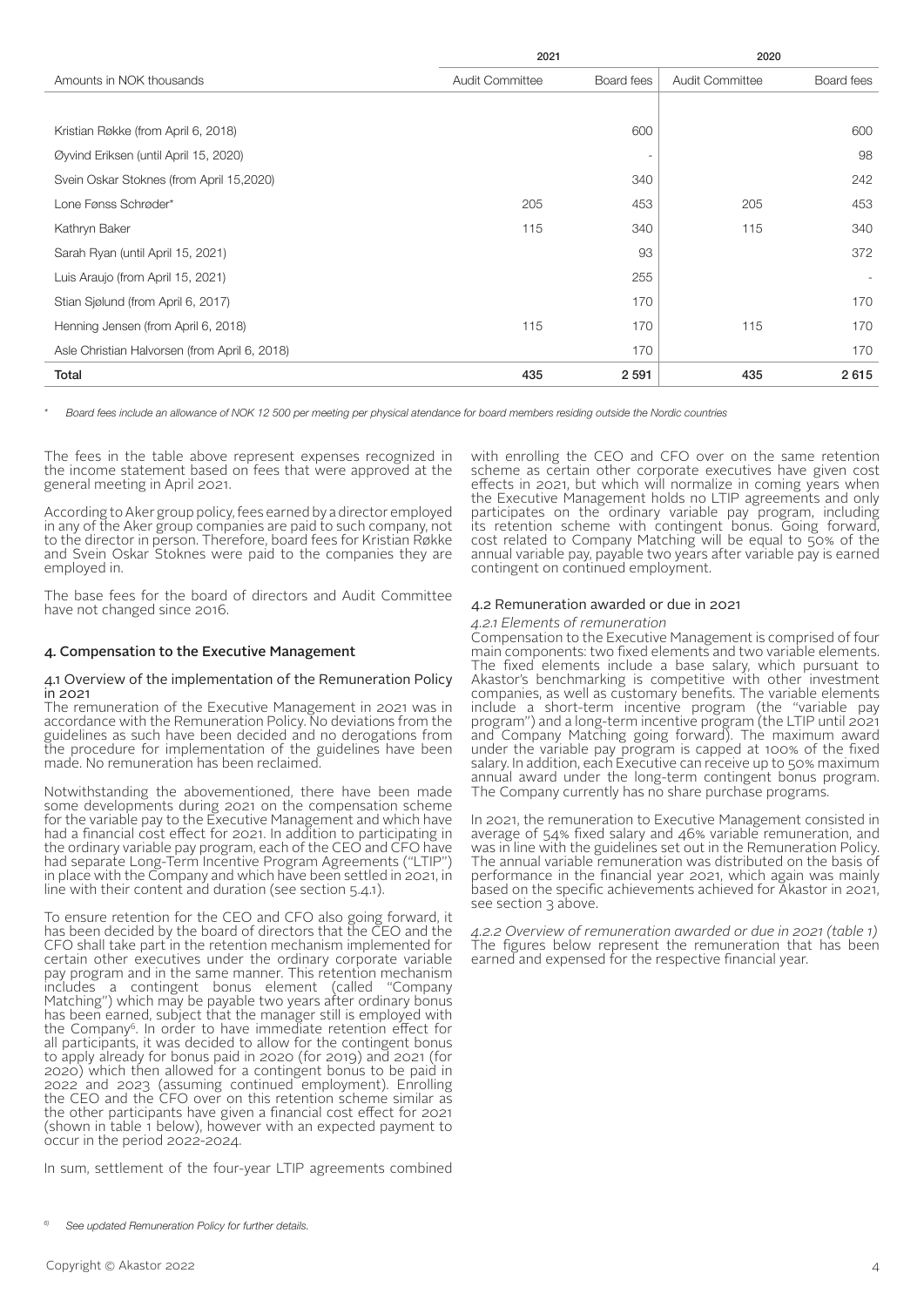| Amount in<br>NOK thousands | Year | Base salary | Other benefits | Annual<br>variable pay <sup>1</sup> | Pension<br>expense | Total<br>remuneration | Proportion of<br>fixed and<br>variable<br>remuneration |
|----------------------------|------|-------------|----------------|-------------------------------------|--------------------|-----------------------|--------------------------------------------------------|
|                            |      |             |                |                                     |                    |                       |                                                        |
| <b>Director, Position</b>  |      |             |                |                                     |                    |                       |                                                        |
| Karl Erik Kjelstad, CEO    | 2021 | 4 7 5 7     | 31             | 4 2 5 0                             | 291                | 9 3 2 9               | 54%/46%                                                |
|                            | 2020 | 4 6 9 2     | 28             | 2 3 3 6                             | 265                | 7 3 2 1               | 68%/32%                                                |
| Øyvind Paaske, CFO         | 2021 | 2 0 5 3     | 31             | 1958                                | 195                | 4 2 3 7               | 54%/46%                                                |
|                            | 2020 | 651         | 22             | 840                                 | 155                | 2669                  | 69%/31%                                                |
|                            |      |             |                |                                     |                    |                       |                                                        |

Represents annual variable pay earned for the financial vear indicated, including holiday pays and estimate deviation between accounting accruals and actual award from prior year.

## 4.3 Fixed remuneration

#### *4.3.1 Base salary*

The Executive Management's fixed remuneration consists of the annual salary paid in monthly instalments and benefits that follow normal practice. The board of directors undertakes regular reviews of all terms to ensure that all elements of the individual package, including both fixed and variable remuneration, are determined according to the Remuneration Policy to contribute to reasonable and market appropriate total reward opportunities. The fixed base salaries are based on the following objective criteria:

- the total remuneration opportunity;
- the external pay market;
- the scope and responsibilities of the position;
- the skills, experience and performance of the individual;
- Akastor's performance, affordability of reward and general market conditions; and
- levels and increases in remuneration, as well as other terms of employment, for other positions within Akastor.

External benchmarks for total remuneration are found from companies that compete with Akastor for talent, taking into consideration factors like size, complexity, geography, and business profile when determining such peer groups.

The exact amount payable to the CEO is approved annually by the board. For the other members of the Executive Management, the exact amount is approved annually by the CEO, in consultation with the chairman of the board, and informed to the board on an annual basis. The fixed salary is determined during the second quarter of the new fiscal year and valid from 1 July the same year.

The fixed salary may be increased annually in line with the range of increases awarded to other employees in Akastor.

In 2021, the increase in fixed salary for CEO and CFO is normal inflation index adjustment in line with increases awarded to other employees in Akastor. The fixed salary for the CEO constitutes 51% of the total remuneration, and 48% for the CFO, which complies with the guidelines set out in the Remuneration Policy.

## *4.3.2 Benefits*

The Executive Management participates in the standard employee, pension and insurance plan applicable to all employees in the Company. No executive personnel in Akastor have performancebased pension plans and there are no current loans, prepayments or other forms of credit from the Company to its Executive Management. No members of the Executive Management are part of any option- or incentive programs other than what is described in the Remuneration Policy.

In 2021, the benefits for the CEO constitute 3% of the total remuneration and 5% for the CFO, which complies with the guidelines set out in the Remuneration Policy.

#### 4.4 Variable remuneration scheme

*4.4.1 Annual variable remuneration – variable pay program* The annual variable remuneration of the variable pay program for the Executive Management is assessed against annual performance targets that signal and reward the strategic and operational results and behaviours expected for the year that contribute to the long-term, sustainable value creation of Akastor. Payment under the variable pay program is recommended by the CEO and approved by the board on an annual basis. The payments are subject to a discretionary assessment based on three components:

- delivery of certain key financial, operational and strategic targets for Akastor;
- delivery of personal performance objectives during the year; and
- development of Akastor ASA's share price.

The objective of the variable pay program is that a bonus calculated from the financial results and from non-financial achievements shall motivate to achieve better results for Akastor on the most essential areas of the Company's activities. Furthermore, the program is meant to incentivize the management to contribute to sound financial results for the Company, recruit and retain key personnel as well as executing leadership in accordance with the Company's values and business ethics. The potential payment under the annual variable pay program is set individually, with 100% of the annual base salary as the maximum7.

In 2021, the variable pay under this program was set to 75% of the maximum payment potential, and which for both the CEO and the CFO was equivalent to payment of a bonus equal to 75% of the annual base salary at the end of the year. This assessment was primarily based on the achievements described in section 3 above.

The payment for the CEO and CFO each constitutes 46% of the total remuneration.

For further information about the variable remuneration, please refer to section 5.4.4 Application of performance criteria.

### *4.4.2 Long-term variable pay – LTIP Agreements*

Akastor has operated a long-term incentive plan since 2018, designed to ensure retention and reward long-term sustainable value creation at Akastor based on certain key strategic targets.

The long-term incentive was implemented to align long term interest between key management representatives and the board of directors of Akastor. The key principle of the selffinancing bonus system is value generation – value sharing, giving participants the possibility to receive a cash payment subject to continued employment and the fulfilment of a performance condition over a four-year performance period commencing on January 1 of the award year (2018) and ending on January 1, 2022. The performance condition was primarily based on achievement of certain key targets.

The objective of the LTIP has been to stimulate the Executive to create value for all shareholders by creating an interdependence between the financial results of the Company, the performance of the individual Executive and such Executive's personal economic interests. The key motivation of the LTIP was to ensure that key

*7) The total maximum annual earning under variable remuneration for Executives in Akastor is 150% of the annual base salary.*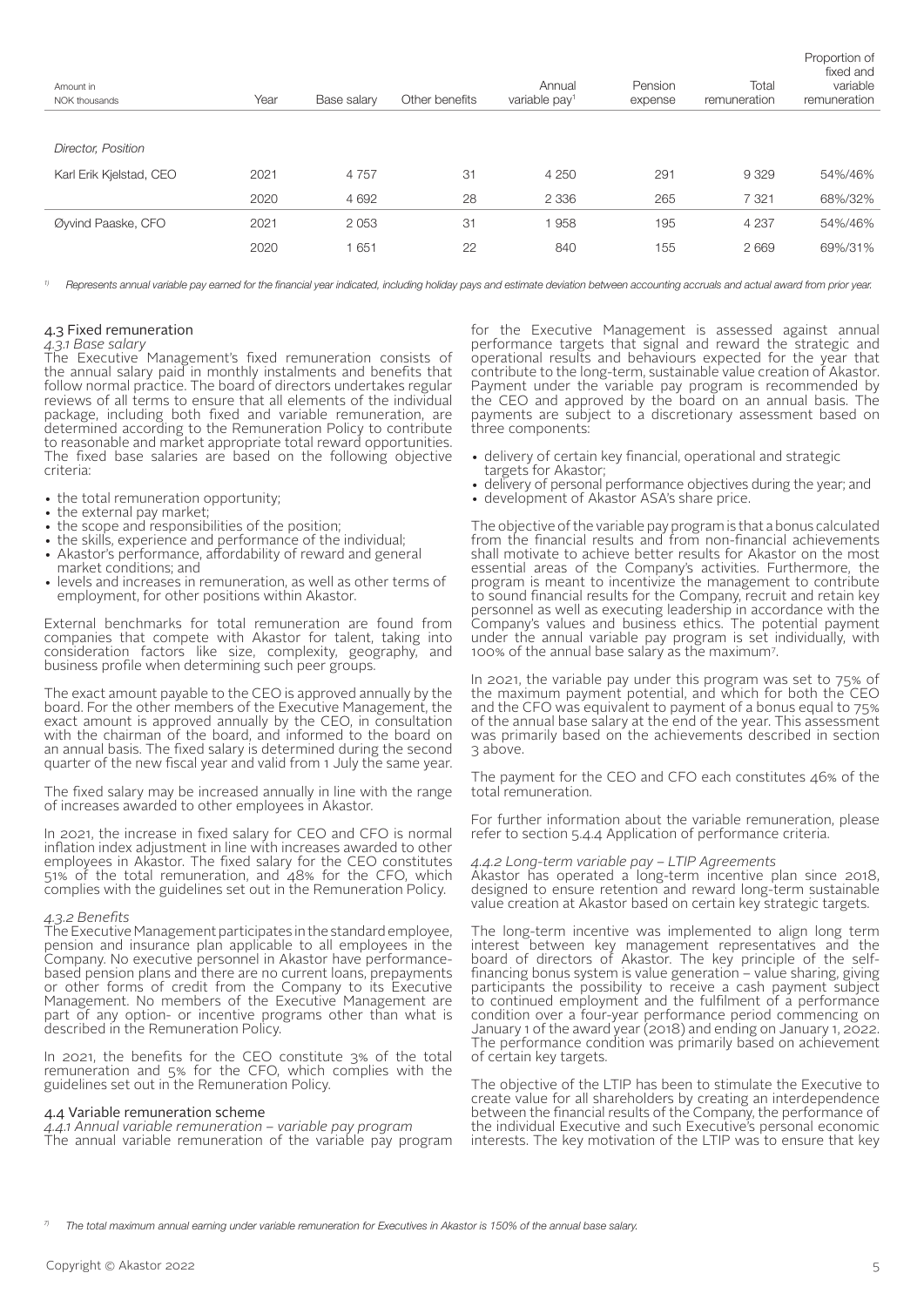management work together with the board of directors in order to maximize value of the Akastor group of companies.

The award has been vesting (and earned) over the four-year period, and the full award was granted in cash. The LTIP, including any payments under the program, was proposed by the chairman and approved by the board. The lump-sum award under the LTIP was set individually, with 200% of the annual base salary as the maximum for the CEO and 100% for the CFO. (Distributed over the four-year period, this implies that the maximum annual earning under the LTIP was 50% of the annual base salary for the CEO and 25% for the CFO). During the period from 2018 to 2022, Akastor reached several pre-defined targets, one of the greatest achievements being the successful completion of the merger involving MHWirth to create HMH.

In 2021, at the end of the four-year earning period, the lump-sum award under the LTIP was set to 66.7% for the CEO, and 50% for the CFO, both for their leadership and transaction execution throughout the transaction process for MHWirth, as well as positioning Akastor for certain other key structural targets of a more confidential nature. The payment for the CEO was NOK 3 547 thousand, and NOK 1 148 thousand for the CFO.

For further information about the variable remuneration, please refer to section 5.4.4 Application of performance criteria.

# *4.4.3 Contingent bonus - Company Matching*

The LTIP has been replaced by a revised retention scheme involving Company Matching, a contingent bonus payable two years after ordinary bonus has been earned, subject to the Executive still being employed with the Company. This retention mechanism was implemented for certain other employees in 2020, and in order to have immediate retention effect also for the Executives, it will apply for them in the same manner. This means that the contingent bonus will apply already for bonus paid in 2020 (for 2019) and 2021 (for 2020), allowing for a contingent bonus to be paid to the Executives for the period 2022-2024, provided that they are still employed and entitled to this bonus. The contingent bonus is expensed over the vesting period. The expenses recognized in 2021 were NOK 3 866 thousand for the CEO and NOK 598 thousand for the CFO, which include earned contingent bonus for the financial years 2019-2021 since the retention mechanism was implemented for the Executives during 2021.

The primary objective of the contingent bonus is to strengthen retention of key personnel. The relatively small group of experienced corporate personnel is essential for the maintenance of Akastor's key corporate functions. The Company is therefore vulnerable to personnel turnover and retention mechanisms are considered important mitigating measures to avoid key personnel leaving the Company.

Further, like the LTIP, the objective of the contingent bonus is also to stimulate the Executive to create value for all shareholders by creating an interdependence between the financial results of the Company, the performance of the individual Executive and such Executive's personal economic interests.

As further described in the revised Remuneration Policy, the method for Company Matching consists broadly of the following:

- a) 50% of the annual variable payment/bonus awarded to each participant is paid shortly after it has been approved by the board, whilst the remaining 50% is withheld by the Company and only paid after two years (the latter 50% being referred to as the "Deferred Amount"); and
- b) Provided that the participant still is an employee at time of payment of the Deferred Amount (i.e. after two years), the Company shall pay Company Matching, which is an amount equal to the Deferred Amount.

The Company Matching may be paid partly or fully in shares in Akastor. Specific terms on payment of Company Matching in shares, including such a minimum % proportion, discount and lock-up, is at the full discretion of Akastor and will be advised to the participants well in advance of payment of the Company

Matching. The potential payment under Company Matching is set individually, with 50% of the annual base salary as the maximum, although so that the total award earned under any retention program cannot exceed 50% annually (for the avoidance of doubt, the vesting mechanism and deferred payments method may cause the actual payment under any year to exceed 50% of annual base salary).

In 2021, the Company Matching was 37.5% of the annual base salary at the end of the year for both the CEO and CFO, based on the calculation method described above.

Further information on the adjusted variable pay program can be found in the proposed remuneration policy for 2022 on www.akastor.com.

## *4.4.4 Application of performance criteria (table 2)8*

The performance measures for the variable remuneration of the Executive Management are constructed to meet Akastor's overall purpose, execute the strategy, drive value creation, practice engaged long-term ownership and safeguard the development of the Company.

Until 2020, the Company had a set of KPIs which was composed so that a weighting of 50% of the bonus was linked to the development of the share price and the remaining 50% was determined based on discretionary assessments. With effect from 2021, Akastor moved away from the fixed weighting of the share price to cater for a more comprehensive discretionary assessment of the Company's target achievements in the relevant year.

In 2021, Akastor, as described above under section 3, achieved several major achievements (and the majority of its KPIs). Of greatest importance for determining the total variable salary for managers for 2021 are the successful establishment of HMH the JV between Akastor and Baker Hughes, the refinancing of Akastor's corporate credit facility and the fact that all key industrial portfolio companies delivered revenues and margins that exceeded budgets. These main events have contributed to the bonus assessment of 75% of the maximum bonus for both CEO and CFO. The bonus was not set at 100% because some of the KPIs were not reached, including share price development.

*<sup>8)</sup> From the Directive: This Directive sets up transparency requirements for companies, institutional investors, asset managers and proxy advisors. Those transparency requi*rements are not intended to require companies, institutional investors, asset managers or proxy advisors to disclose to the public certain specific pieces of information the disclosure of which would be seriously prejudicial to their business position or, where they are not undertakings with a commercial purpose, to the interest of their members or beneficiaries. Such non-disclosure should not undermine the objectives of the disclosure requirements laid down in this Directive.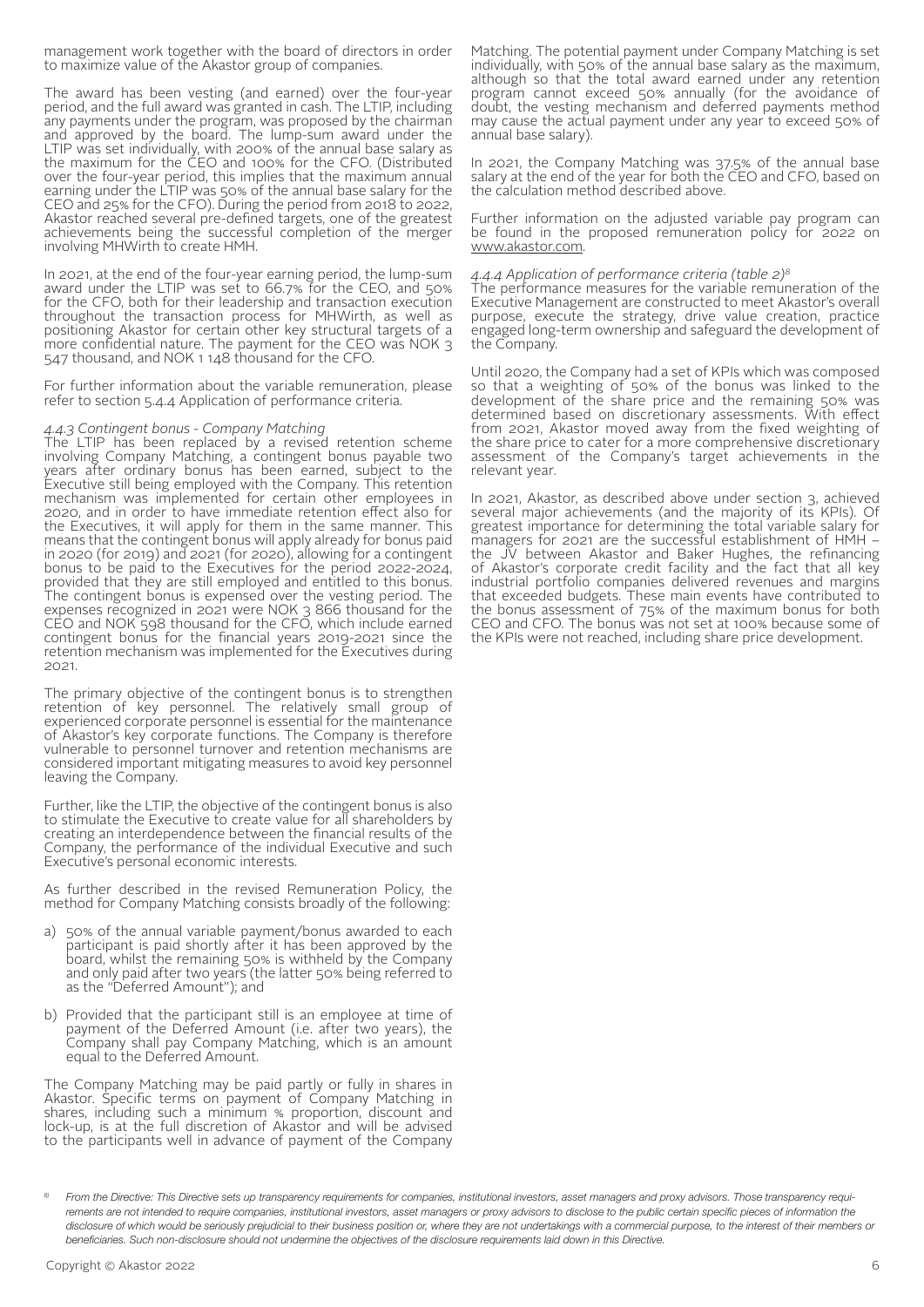| Name and position            | 1 Variable<br>remuneration<br>scheme | 2 Performance criteria                                                                                                                                                                                     | 3 Earning period                              | 4 Maximum<br>bonus cap (% of<br>Base Salary) | 5 Actual award<br>outcome (% of<br>Base Salary) |
|------------------------------|--------------------------------------|------------------------------------------------------------------------------------------------------------------------------------------------------------------------------------------------------------|-----------------------------------------------|----------------------------------------------|-------------------------------------------------|
| Karl Erik Kjelstad,<br>CEO   | Variable pay<br>program              | - Delivery of certain key financial, operational<br>and strategic targets for Akastor.<br>- Delivery of personal performance<br>objectives during the year.<br>- Development of Akastor ASA's share price. | 1 year (annually)                             | 100%                                         | 75%<br>$(3/4 \text{ of } \text{max})$           |
|                              | LTIP (settled in<br>2021)            | Positioning Akastor for certain key structural<br>targets, including satisfactory support<br>throughout the transaction process for MHWirth.                                                               | 4 years / 2018-<br>2021 (lump sum<br>payment) | 200%                                         | 66.67%<br>$(1/3 \text{ of } \text{max})$        |
|                              | Company<br>Matching                  | Continued employment                                                                                                                                                                                       | 2 years /2022-                                | 50%                                          | 50%<br>(as from 2022)                           |
| Øyvind Paaske,<br><b>CFO</b> | Variable pay<br>program              | - Delivery of certain key financial, operational and<br>strategic targets for Akastor.<br>- Delivery of personal performance objectives<br>during the year.<br>- Development of Akastor ASA's share price. | 1 year (annually)                             | 100%                                         | 75%<br>$(3/4 \text{ of } max)$                  |
|                              | LTIP (settled in<br>2021)            | Positioning Akastor for certain key structural<br>targets, including satisfactory support<br>throughout the transaction process for MHWirth.                                                               | 4 years / 2018-<br>2021 (lump sum<br>payment) | 100%                                         | 50%<br>$(1/2 \text{ of } max)$                  |
|                              | Company<br>Matching                  | Continued employment                                                                                                                                                                                       | 2 years /2022-                                | 50%                                          | 50%<br>(as from $2022$ )                        |

# 5. Comparative information on the change of remuneration and company performance

5.1 Remuneration and company performance over the last five reported financial years (table 3) The tables below show annual changes in executive management's total remuneration and company performance. The percentagewise development is not annualized for the period shorter than a 12-month period.

| Annual change                                                | 2017 vs 2016 | 2018 vs 2017 | 2019 vs 2018 | 2020 vs 2019 | 2021 vs 2020 |
|--------------------------------------------------------------|--------------|--------------|--------------|--------------|--------------|
|                                                              |              |              |              |              |              |
| Chief Executive Officer (CEO):                               |              |              |              |              |              |
| Karl Erik Kjelstad <sup>1</sup>                              | n/a          | n/a          | 4%           | 1%           | 27%          |
| Kristian Røkke <sup>2</sup>                                  | $-15%$       | n/a          | n/a          | n/a          | n/a          |
|                                                              |              |              |              |              |              |
| Chief Financial Officer (CFO):                               |              |              |              |              |              |
| Øyvind Paaske <sup>3</sup>                                   | n/a          | n/a          | n/a          | n/a          | 59%          |
| Leif Borge <sup>4</sup>                                      | $-13%$       | $-20%$       | 2%           | $-87%$       | n/a          |
|                                                              |              |              |              |              |              |
| <b>Akastor Group Performance:</b>                            |              |              |              |              |              |
| Net profit (loss)                                            | 95%          | $-455%$      | 129%         | $-728%$      | 258%         |
|                                                              |              |              |              |              |              |
| Average remuneration per FTE<br>(excl.executive management): |              |              |              |              |              |
| Employees of the company Akastor AS                          | $-35%$       | $-20%$       | 5%           | 32%          | 21%          |

1) Karl Erik Kjelstad was appointed to CEO from January 1, 2018. Consequently, 2018 was the first reporting period that included remuneration for a 12-month period.

*2) Kristian Røkke was appointed to CEO until December 31, 2017.*

3) Øyvind Paaske was appointed to CEO from March 1, 2020. Consequently, 2020 was the first reporting period that included remuneration for a 10-month period.

*4) Leif Borge was appointed to CFO until February 29, 2020. Consequently, the 2020 reporting included remuneration for a 2-month period.*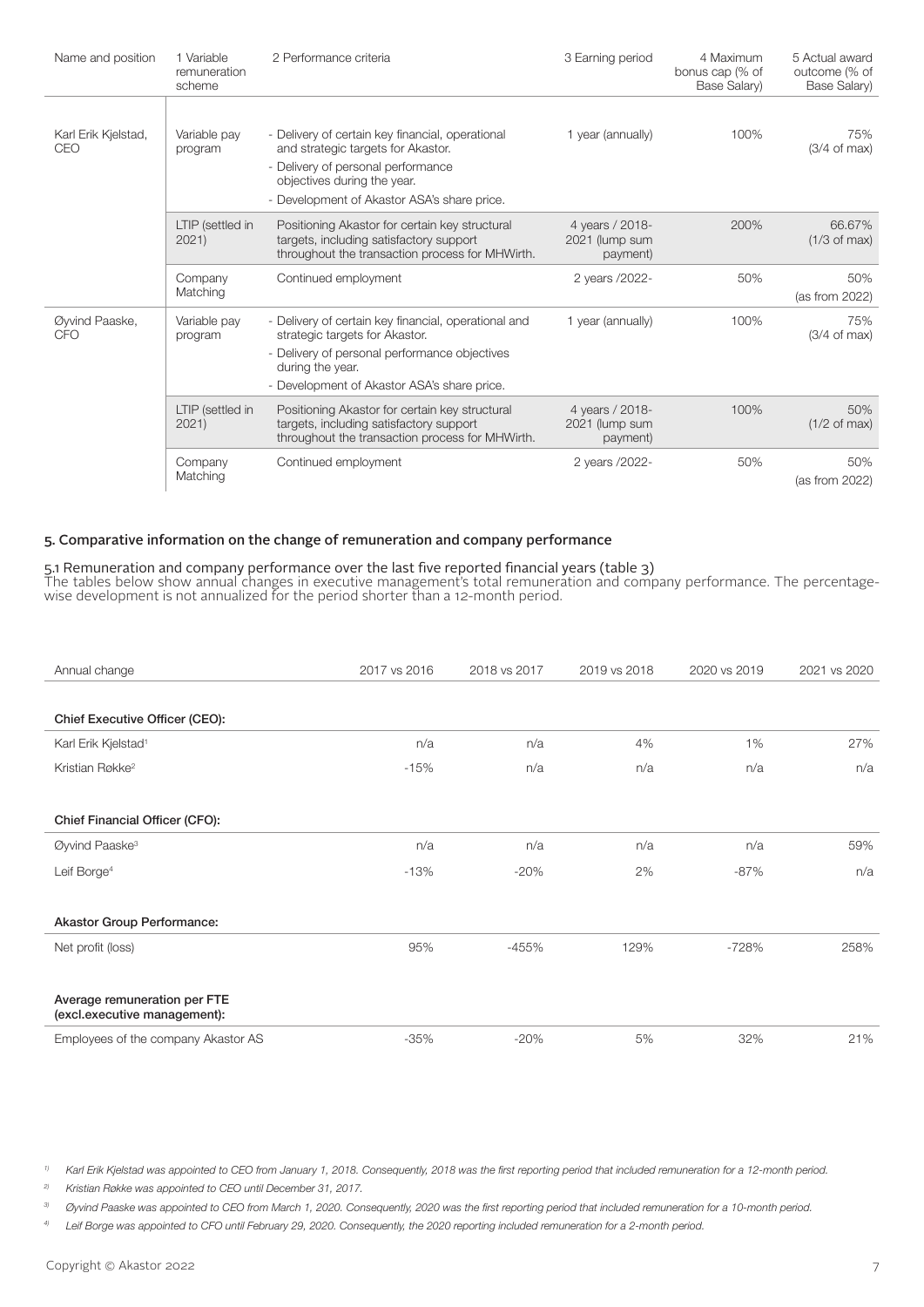# 6. Board of Directors' and executive management's shareholding

The following number of shares in Akastor ASA is owned by the directors and the members of the executive management (and/or their related parties) as of December 31.

|                          | Title              | 2021     | 2020    |
|--------------------------|--------------------|----------|---------|
|                          |                    |          |         |
| Karl Erik Kjelstad       | <b>CEO</b>         | 400 000  | 400 000 |
| Øyvind Paaske            | <b>CFO</b>         | 5083     | 5083    |
| Kristan Røkke            | Chairperson        | 200 000  | 200 000 |
| Lone Fønss Schrøder      | Deputy chairperson | 4 4 0 0  | 4 4 0 0 |
| Svein Oskar Stoknes      | Director           | 1 2 9 7  | 1 2 9 7 |
| Kathryn Baker            | Director           | 45 683   | 45 683  |
| Luis Araujo              | Director           | 25 7 5 7 |         |
| Asle Christian Halvorsen | Director           | 10 000   | 10 000  |
| Stian Sjølund            | Director           | 10 000   | 10 000  |